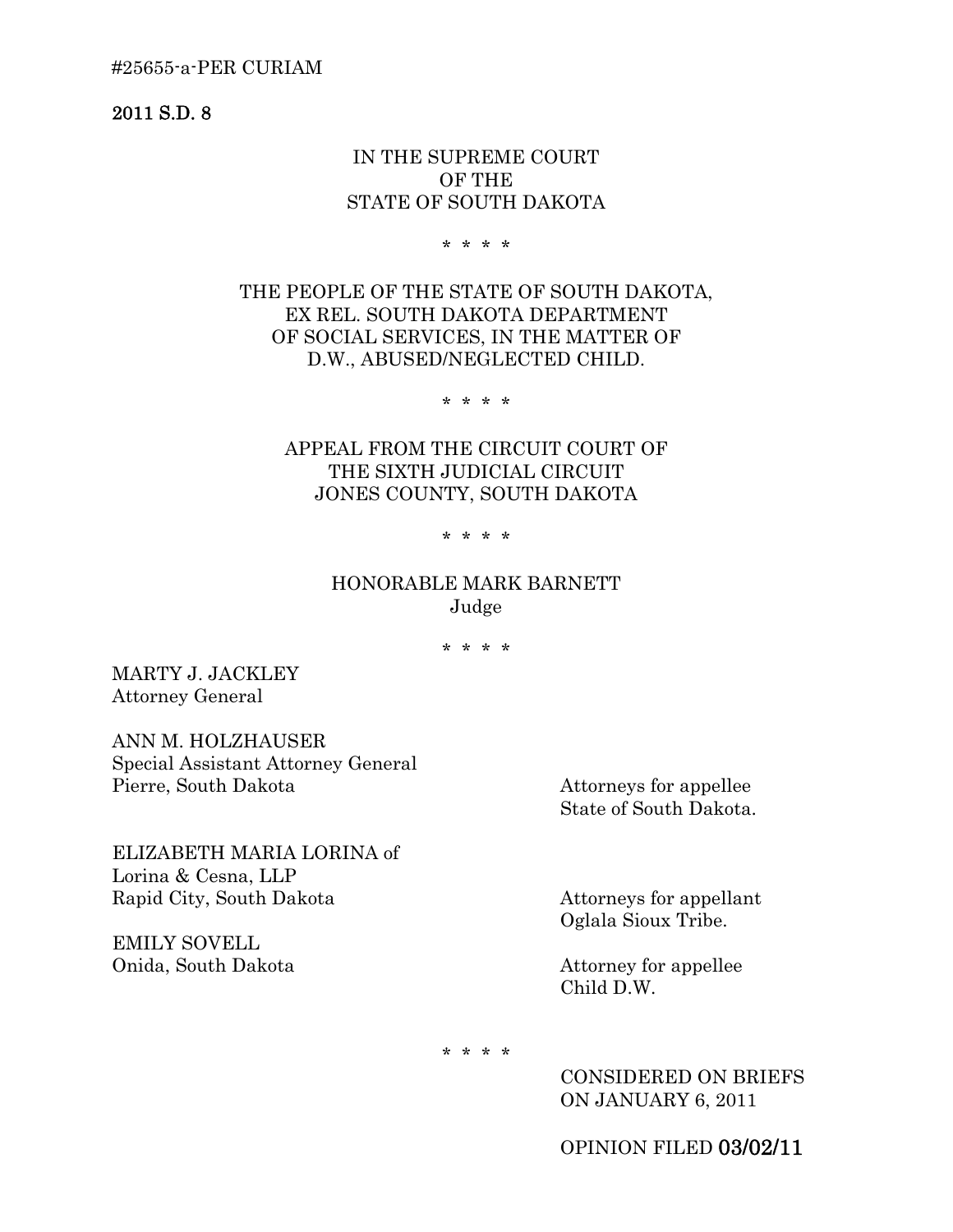### PER CURIAM

[¶1.] The Oglala Sioux Tribe appeals the circuit court's judgment finding that good cause existed for placement of D.W. (Child) in an adoptive home outside the placement preferences of the Indian Child Welfare Act (ICWA).

## Facts and Procedural Background

[¶2.] On August 22, 2006, the State filed a petition in Jones County alleging that Child and his half-brother (Brother), then ages six and four months, respectively, were abused and neglected. At the time, Child was living with Mother and T.M., who is Brother's father. Child and Brother were taken into protective custody on December 1, 2006. Following a hearing, the Department of Social Services (DSS) was granted continued temporary custody of the children.

[¶3.] Child and Brother were initially placed in foster care with Brother's paternal grandparents. During the summer of 2007, Child was transported to the home of his maternal great-aunt for respite care. Child later returned to his Brother's paternal grandparents to reside with Brother until a home study could be completed on Child's maternal great-aunt.

[¶4.] In September 2007, the Oglala Sioux Tribe (Tribe) moved to intervene and to transfer jurisdiction to tribal court. The circuit court granted the motion to intervene but denied the motion to transfer. Although the motion to intervene was granted, the Tribe stopped attending the proceedings and played no further role in the case until July 2008.

[¶5.] A final dispositional hearing (termination hearing) was held on February 20, 2008. Neither Mother nor Father attended the hearing, and the court

-1-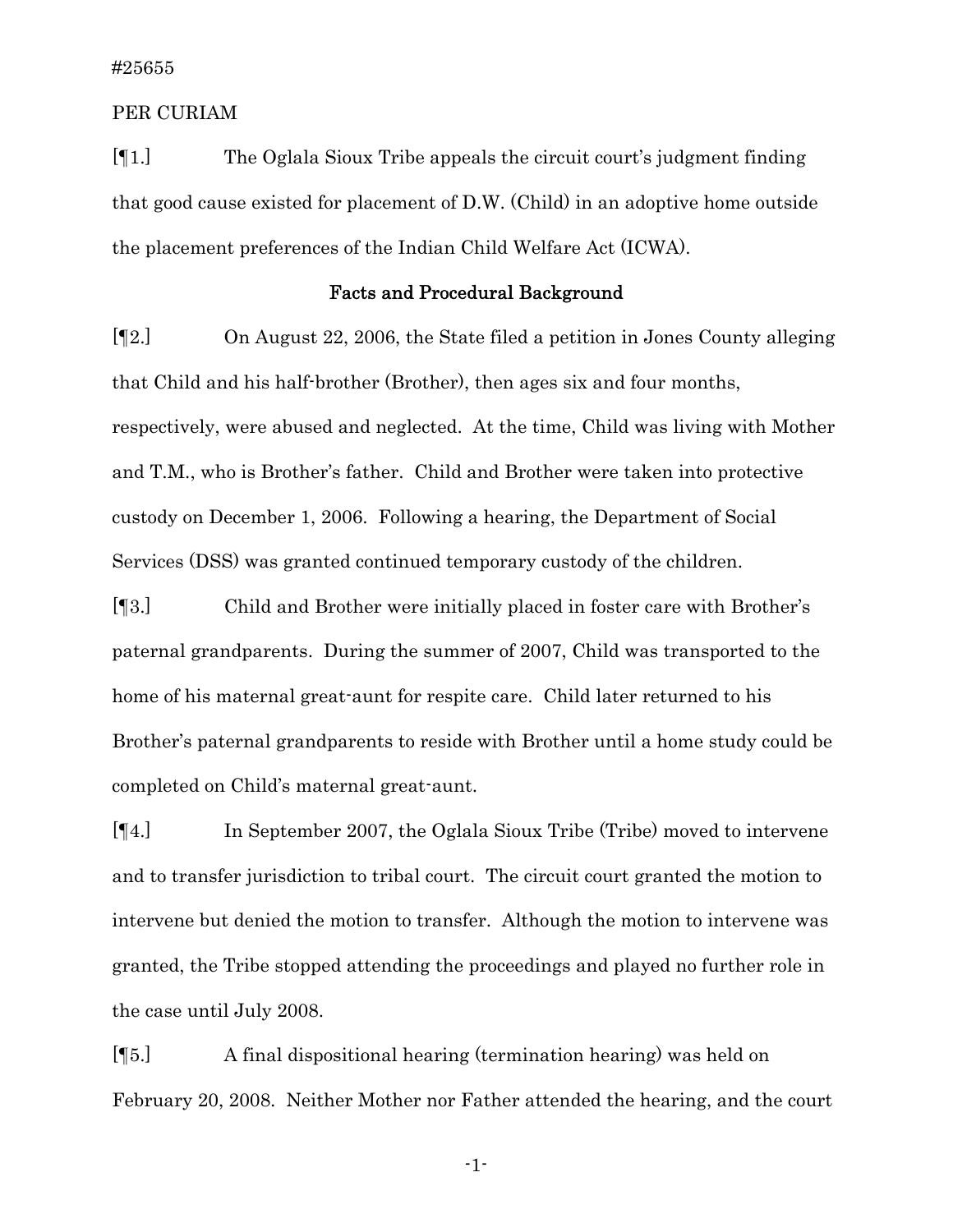l

noted their absence in rendering its decision to terminate their parental rights. In an oral ruling at the close of the hearing, the court found that although Father had no "active part" in any alleged abuse or neglect, he had essentially abandoned Child. The court observed that "even [Child], his son, who apparently has neither heard nor seen from [Father] in the last couple of years[,] describes his situation as, 'I don't have a dad.'" Neither parent appealed the termination of parental rights.

[¶6.] Following the termination hearing, DSS began searching for a permanent placement for Child that would conform to the placement preferences of ICWA. DSS conducted searches for relatives of Child and for Native American families within South Dakota that might be willing to serve as a permanent placement. DSS also placed Child's name on the AdoptUsKids website as a means to search for licensed families nationwide. DSS sent the Tribe a report summarizing these search efforts.

[¶7.] During a July 16, 2008, review hearing, the Tribe, through ONTRAC[1](#page-2-0) Director Juanita Scherich, requested additional time to conduct its own search for relatives and tribal members who could serve as adoptive parents for Child. The court expressed some concern that no relatives had yet come forward to care for Child but agreed to allow DSS and the Tribe additional time to look for a suitable placement.

[¶8.] Despite its thorough efforts, DSS was unable to find a relative or Native American family who was willing to adopt Child. It did, however, find a

<span id="page-2-0"></span><sup>1.</sup> Oglala Nation Tispaye Resources Advocacy Center. This office handles ICWA matters for the Tribe.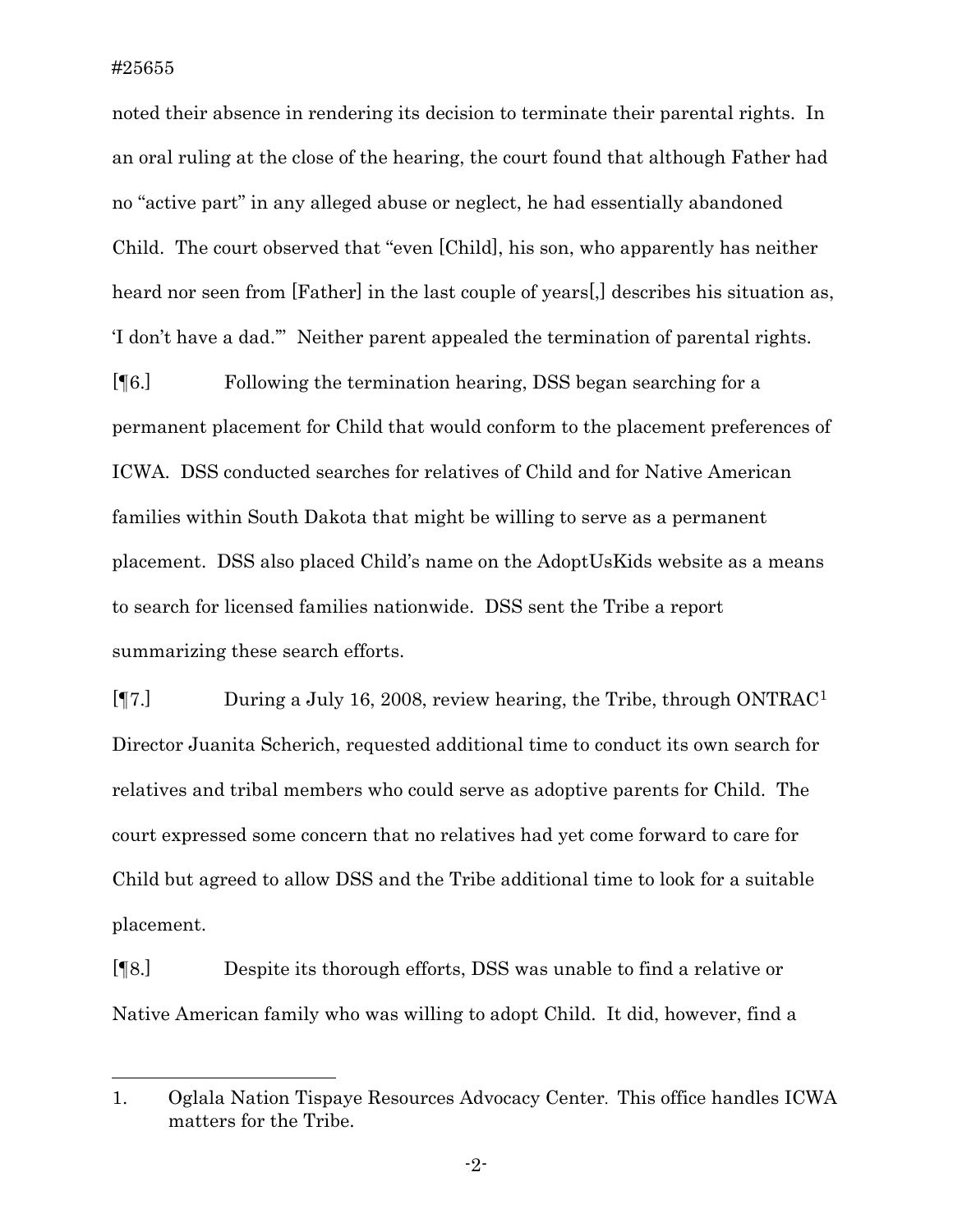family in Michigan (the "Michigan Couple"), who was approved for adoption by the Michigan Indian Child Welfare Agency. One of the Michigan parents was affiliated with the Ottawa Tribe and was active in Native American culture but was not an enrolled member of the Tribe. Additionally, the Michigan Couple had previously adopted four Native American children. All of the children, like Child, had special needs but were happy and well adjusted in the home. DSS selected the Michigan Couple as a suitable placement for Child.

[¶9.] During an August 11, 2009, review hearing, the Tribe expressed its concern that Father's relatives had not been explored as a possible placement option for Child. DSS acknowledged that, until that point, it had made no effort to explore Father's family because Father's paternity had not been established. The State contended that the circuit court had already made a factual finding that the placement search was compliant with ICWA and argued the Tribe was now too late to contest that finding. The State argued against any further delay in the proceedings when a suitable placement option had already been found in the Michigan Couple. Nevertheless, the court agreed to continue the proceedings until Father's family could be explored as a possible placement option.

[¶10.] In conjunction with the search, the Tribe provided DSS with a list of Father's relatives and other Native American families who might be interested in adopting Child. Only one person on the list expressed any interest in adopting Child: Father's live-in girlfriend (Girlfriend). DSS did not explore Girlfriend as a placement option because Father's parental rights had already been terminated, and the court had made a factual finding that Father abandoned Child.

-3-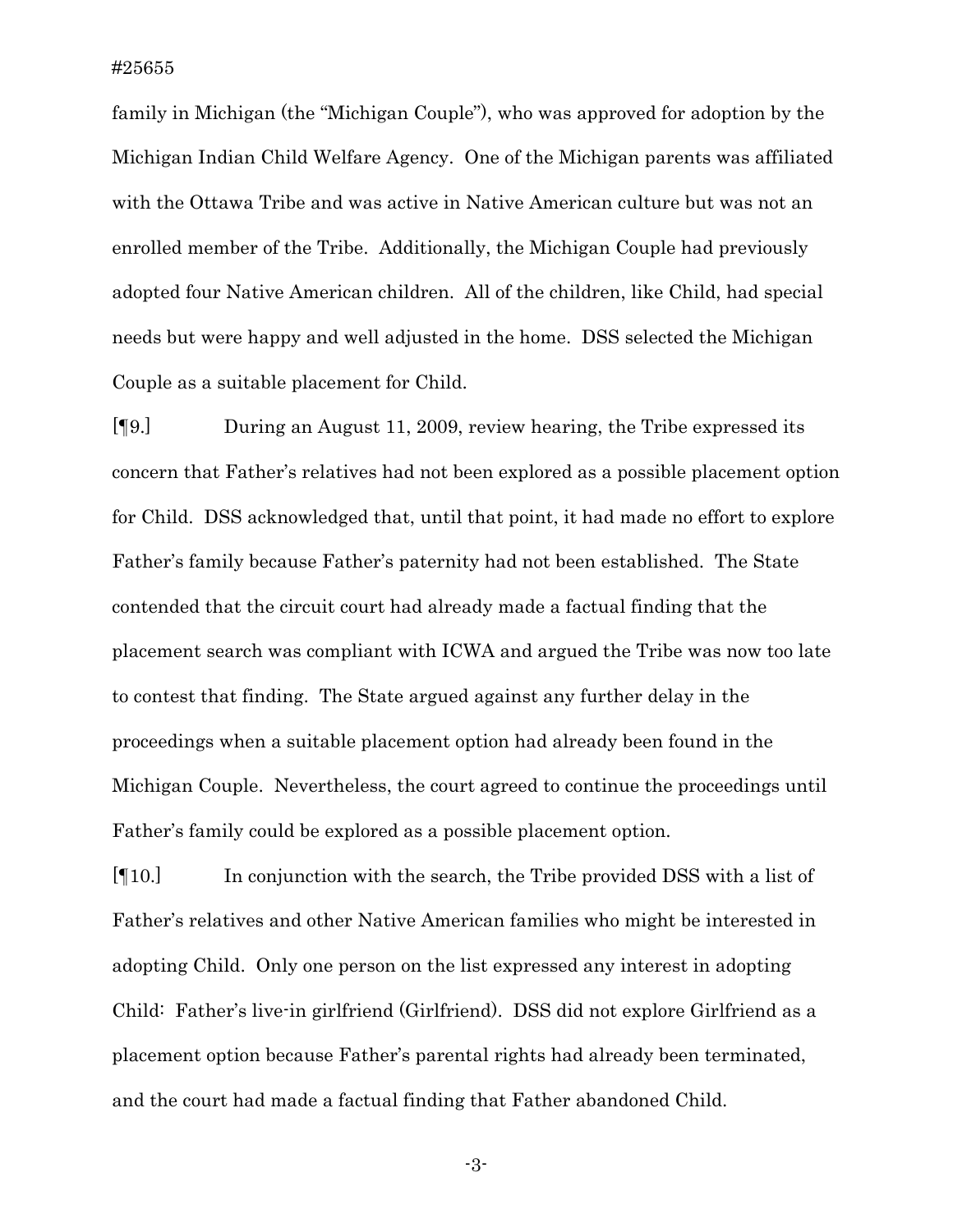[¶11.] The circuit court held a hearing on March 26, 2010, to determine whether good cause existed to place Child outside the ICWA placement preferences. Child's therapist, Christina Bisek, testified that Child should be placed with a family skilled in dealing with his behavioral disorders, which included Attention Deficit Hyperactivity Disorder and Oppositional Defiant Disorder. Bisek also testified she believed Child would benefit from being the youngest child in the home as it would allow him to receive more attention from the parents. Both of these factors favored placement with the Michigan Couple rather than with Girlfriend.

[¶12.] The State reiterated its concerns about placing Child with a caregiver whose parental rights had been terminated. Michael Putzier, a supervisor for DSS, testified that, in his experience, he could not recall ever placing a child with a parent whose parental rights had been terminated. Based on Ms. Bisek's conclusions and Putzier's concerns about Father, Putzier recommended that Child be placed with the Michigan Couple.

[¶13.] Joseph Ashley, a DSS officer specializing in ICWA, also recommended that the court find good cause to deviate from the ICWA placement preferences. Ashley noted the lack of any contact or bonding between Father and Child and indicated that Father's actions in abandoning Child were very harmful to Child under the culture and child-rearing practices of the Tribe. He also concluded that Father's actions were inconsistent with the Tribe's concept of "tiospaye," the caretaking of children by extended family members within the Lakota kinship structure. Ashley recommended placement with the Michigan Couple.

-4-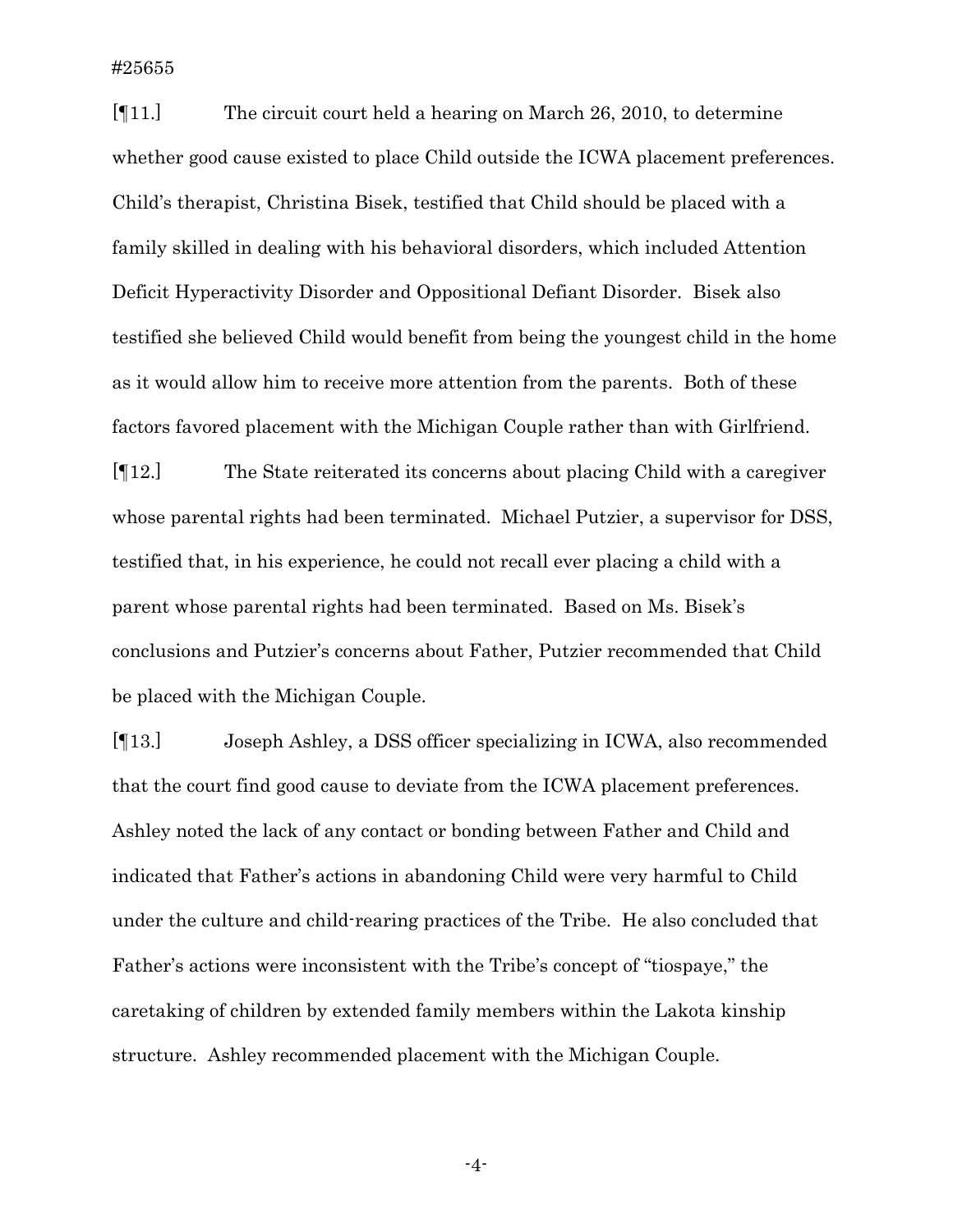[¶14.] Juanita Scherich, testifying on behalf of the Tribe, stated that the Tribe does not believe in the concept of termination of parental rights and has not allowed for such action in its tribal court since 2005. Scherich stated her belief that Father and Girlfriend would be an appropriate placement for Child because both parents were employed, Girlfriend did not drink, and several of Child's half-siblings resided with the couple. She indicated she had not heard anything negative about Father, although she had not conducted a home study on the proposed placement.

[¶15.] At the conclusion of the hearing, the court found that good cause existed to deviate from the ICWA placement preferences. The court found that Child would likely incur substantial emotional injury if he were placed with Father and that placement with Girlfriend would be equivalent to placement with Father. Because neither DSS nor the Tribe had suggested another ICWA-preferred placement option, the court found good cause to place Child outside the ICWA placement preferences. The Tribe appeals.

## Standard of Review

[¶16.] This Court has not previously addressed the appropriate standard of review for a circuit court's finding of good cause to deviate from the ICWA placement preferences. A majority of jurisdictions has adopted an abuse of discretion standard. See In re Adoption of F.H., 851 P.2d 1361, 1363 (Alaska 1993); In re Adoption of B.G.J., 133 P.3d 1, 9 (Kan. 2006); In re Custody of S.E.G., 521 N.W.2d 357, 363 (Minn. 1994); In re Adoption of M., 832 P.2d 518, 522 (Wash. Ct. App. 1992). In B.G.J., the Kansas Supreme Court stated, "We think the use of the term 'good cause' . . . was designed to provide state courts with some flexibility in

-5-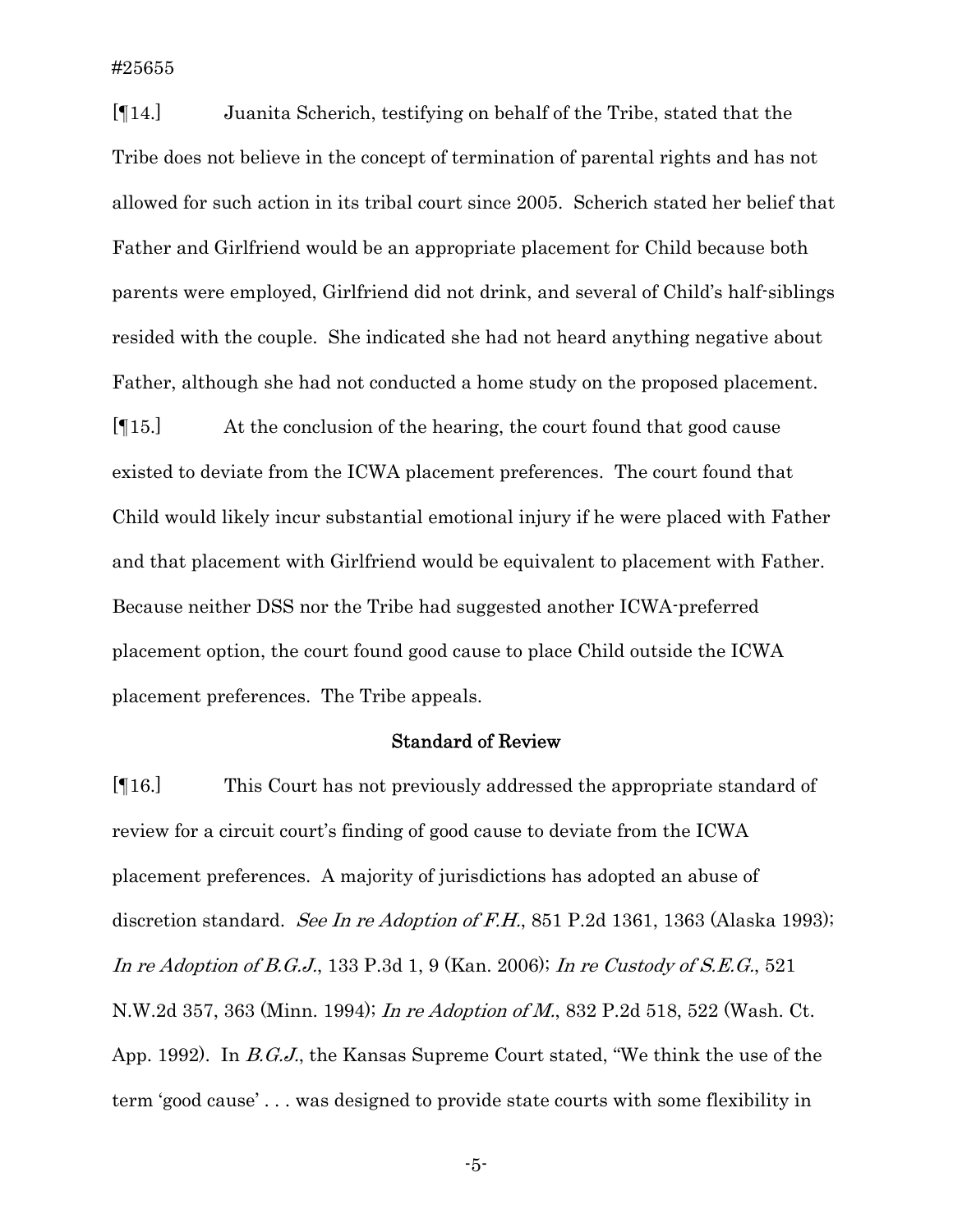determining the proper placement of Indian children . . . . Because flexibility implies discretion, we will employ an abuse of discretion standard of review." 133 P.3d at 6 (quoting In re Adoption of B.G.J., 111 P.3d 651, 656 (Kan. Ct. App. 2005)).

[¶17.] At least one court has adopted a de novo standard of review for a finding of good cause to deviate from the ICWA placement preferences. See In re K.R.C., 238 P.3d 40 (Or. Ct. App. 2010). The court in  $K.R.C.$  found it had statutory authority to exercise de novo review. *Id.* at 43. See Or. Rev. Stat. § 19.415(3). South Dakota has no statute bearing any similarity to that referenced by the Oregon court. We therefore join the majority of jurisdictions in adopting an abuse of discretion standard of review for a circuit court's decisions to deviate from the ICWA placement preferences.

### Analysis and Decision

Whether the circuit court erred in finding good cause to deviate from the ICWA adoptive placement preferences.

[¶18.] The Indian Child Welfare Act, 25 U.S.C. § 1915(a), provides:

In any adoptive placement of an Indian child under State law, a preference shall be given, in the absence of good cause to the contrary, to a placement with (1) a member of the child's extended family; (2) other members of the Indian child's tribe; or (3) other Indian families.

ICWA does not define "good cause" nor does it state the burden of proof applicable to a finding of good cause to deviate from the ICWA placement preferences. However, the Guidelines for State Courts: Indian Child Custody Proceedings (the "BIA Guidelines") suggest that good cause determinations should be based on one or more of the following considerations: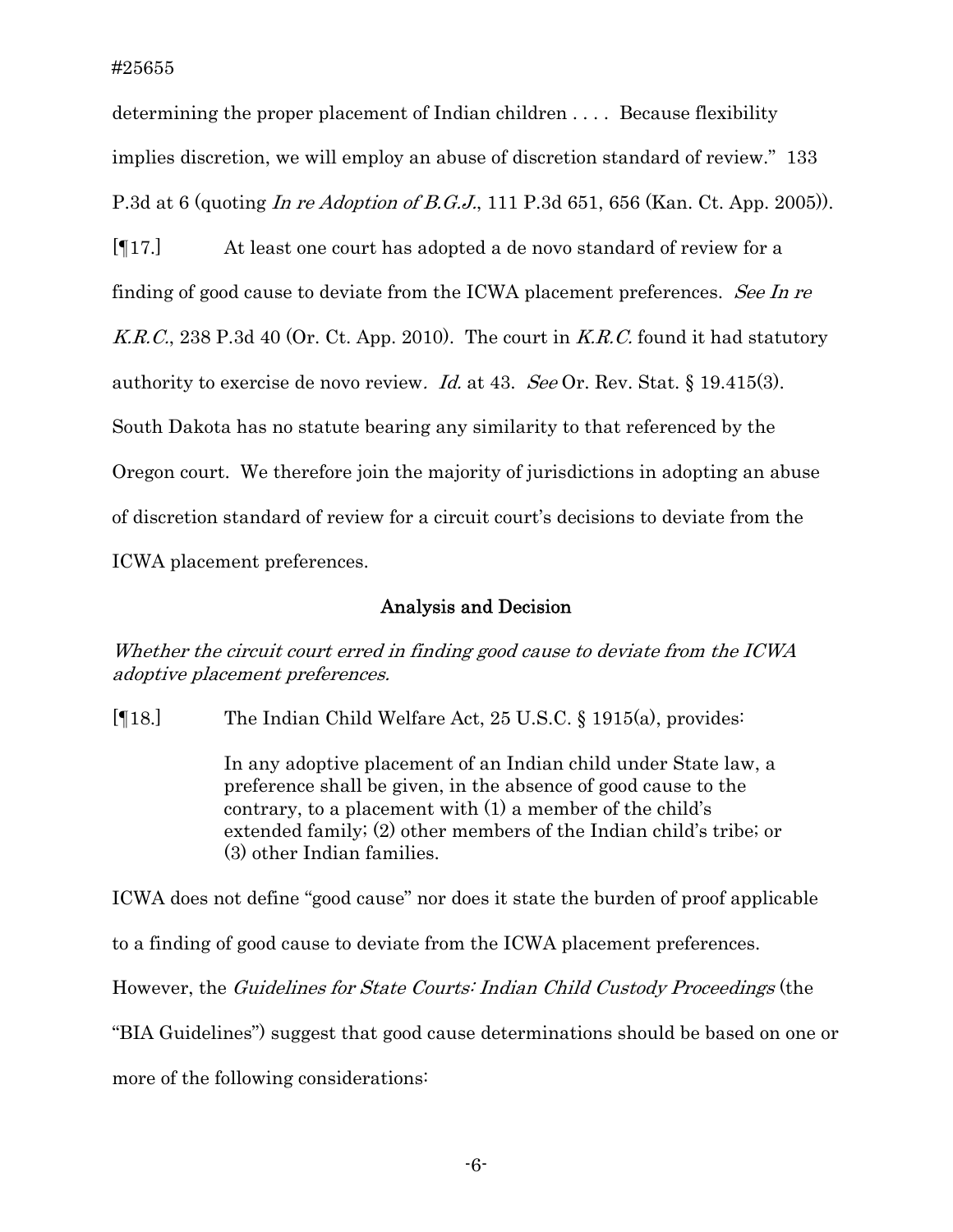- (1) The request of the biological parents or the child when the child is of sufficient age.
- (2) The extraordinary physical or emotional needs of the child as established by testimony of a qualified expert witness.
- (3) The unavailability of suitable families for placement after a diligent search has been completed for families meeting the preference criteria.

44 Fed. Reg. 67584, ¶ F.3 (1979). This list is not considered exhaustive or binding. In re A.L., 442 N.W.2d 233, 236 (S.D. 1989). This Court has considered factors outside the BIA Guidelines in determining good cause in other ICWA matters. See In re T.I., 2005 S.D. 125, ¶ 22, 707 N.W.2d 826, 835 (considering separation of siblings); In re J.L., 2002 S.D. 144,  $\P$  19, 654 N.W.2d 786, 791 (considering the best interests of the child). Review of this issue requires that this Court first decide the appropriate burden of proof for a finding of good cause to deviate from the ICWA placement preferences. This Court must then determine whether the circuit court abused its discretion in finding that burden was satisfied in this case.

# Burden of Proof

l

[¶19.] Throughout the proceedings, the circuit court repeatedly expressed its uncertainty as to the burden of proof required to find good cause to deviate from the ICWA placement preferences.<sup>[2](#page-7-0)</sup> On appeal, the State argues that because this is a civil action the burden should be a preponderance of the evidence, although it concedes that some authority exists to suggest the proper burden is clear and convincing evidence. The Tribe has not addressed this issue in its brief.

<span id="page-7-0"></span><sup>2.</sup> Before announcing its ruling at the conclusion of the Good Cause Hearing, the circuit court stated that its findings of fact were made "beyond a reasonable doubt," thereby assuring its findings would withstand any standard this Court chooses to apply.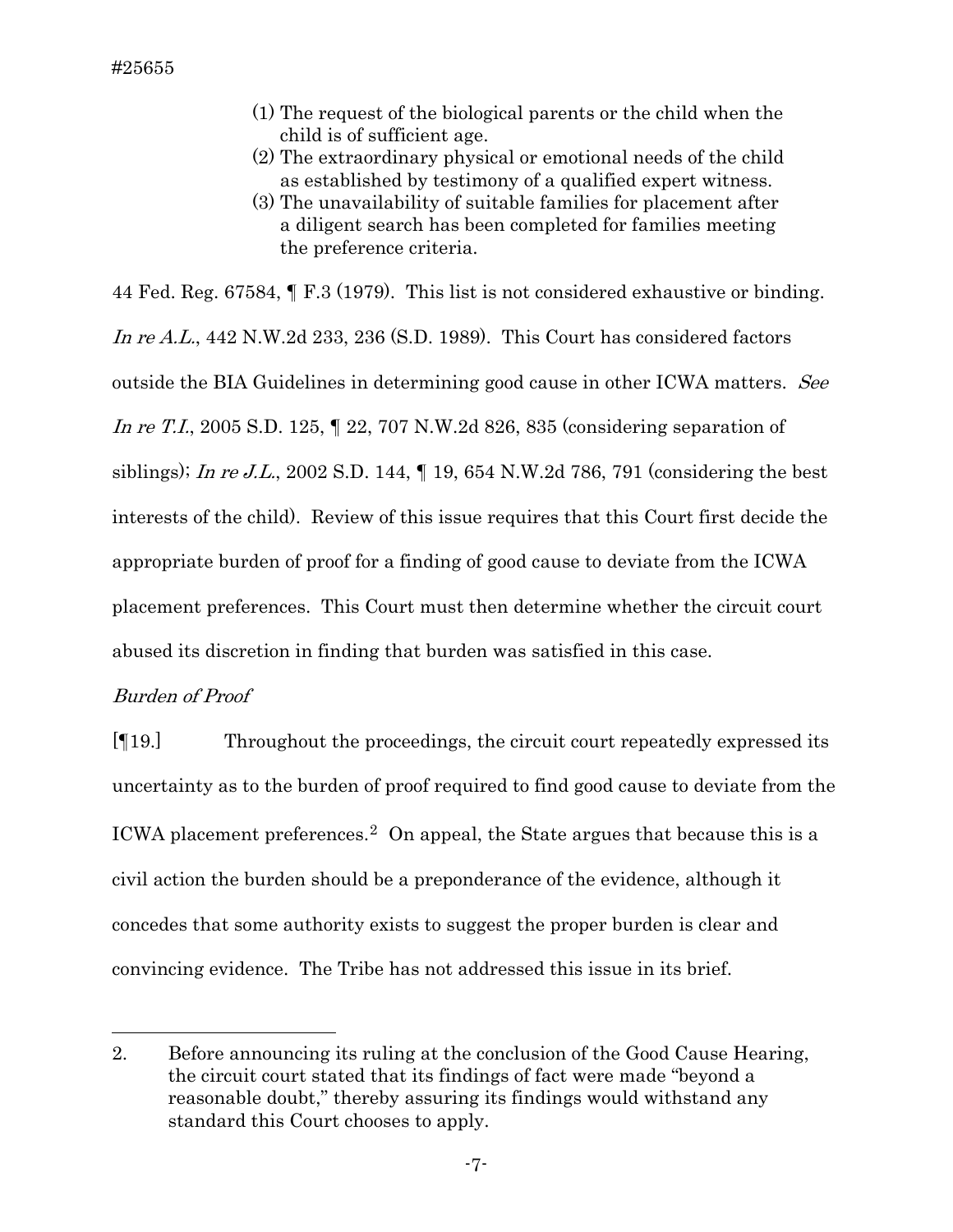[¶20.] ICWA provides burdens of proof for some determinations, but it does not specify the burden necessary to establish good cause to deviate from its placement preferences. See 25 U.S.C. § 1915(b). By comparison, for all foster care placements, ICWA requires a showing of "clear and convincing evidence" that continued custody by the Indian parent is likely to result in serious emotional or physical abuse to the child. Id.  $\S$  1912(e). A termination of parental rights requires a similar showing but raises the burden of proof to "beyond a reasonable doubt." Id.  $§ 1912(f).$ 

[¶21.] This Court has never squarely addressed this issue. We have, however, addressed the applicable burden of proof for determinations of good cause to deny transfer of jurisdiction to tribal court under ICWA. T.I., 2005 S.D. 125, ¶ 17, 707 N.W.2d at 834. In T.I., we held that to deny transfer to tribal court, good cause must be proven by clear and convincing evidence. Id. We noted, "In enacting ICWA, Congress wanted to have Indian tribes determine custody issues involving Indian children." Id. We then held, "Considering the firm congressional intent behind ICWA, the standard most consistent with the Act requires clear and convincing evidence of good cause . . . ." Id.

[¶22.] Other courts have applied the clear and convincing evidence standard to findings of good cause to deviate from the ICWA placement preferences. In re Custody of S.E.G., 507 N.W.2d 872, 878 (Minn. Ct. App. 1993); In re Adoption of Baby Girl B, 2003 O.K. Civ. App. 24, ¶ 77, 67 P.3d 359, 373 (Okla. Civ. App. 2003). In *Baby Girl B*, the Oklahoma court stated:

> This holding is consistent with the standard of proof applicable to subsequent stages where "clear and convincing" or even the

> > -8-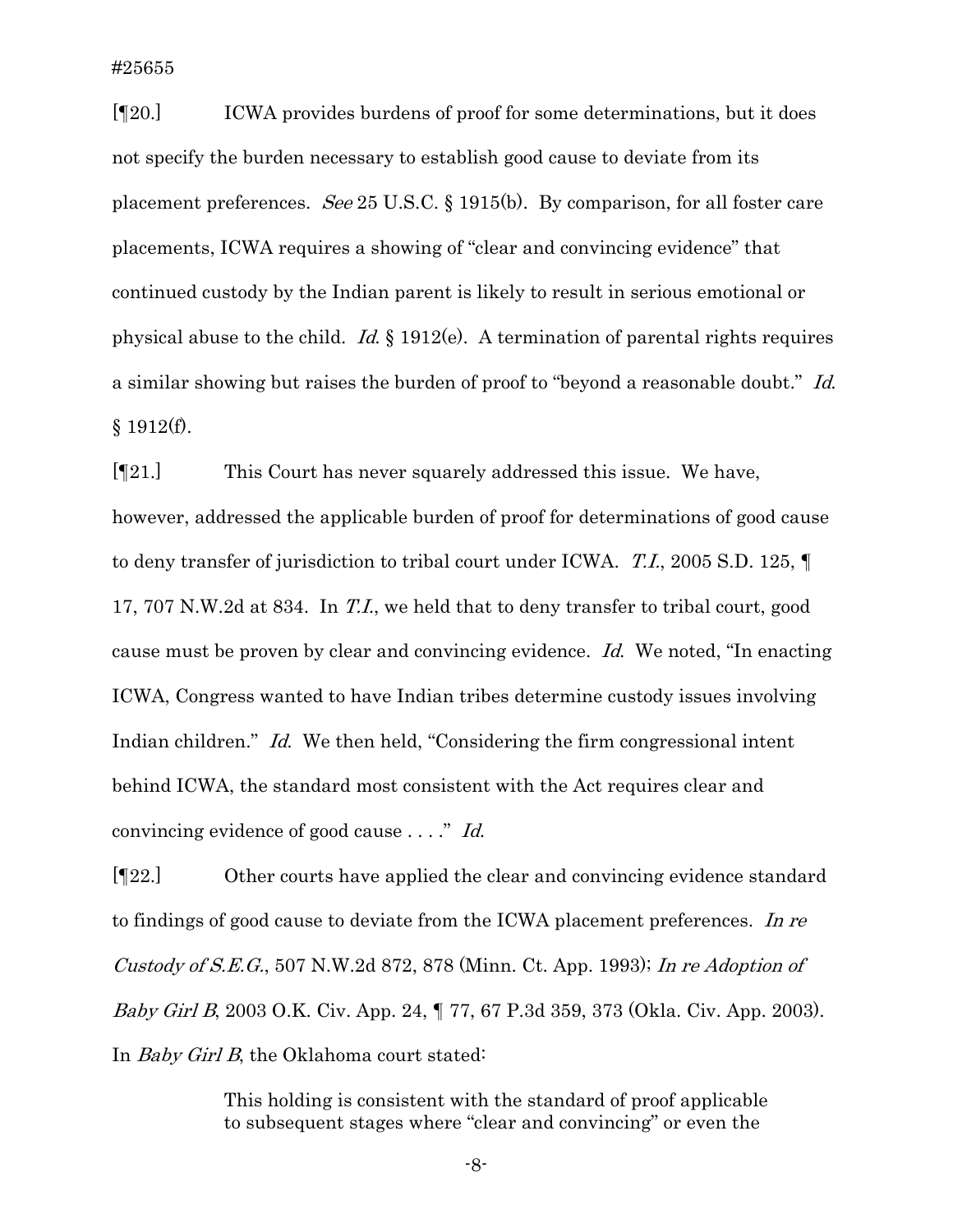"beyond a reasonable doubt" standards apply. In addition, use of the "clear and convincing" standard will foster the policy of [ICWA] and the preferences stated therein and will assist with the effort to avoid inadvertent interjection of cultural bias into the proceeding.

Id. ¶ 78, 67 P.3d at 374.

[¶23.] By contrast, it appears that only one court has applied the preponderance of the evidence burden of proof to findings of good cause to deviate from the ICWA placement preferences. In re Adoption of N.P.S., 868 P.2d 934, 936 (Alaska 1994) (citing In re Adoption of F.H., 851 P.2d 1361, 1363 (Alaska 1993)). Other than referencing a state adoption statute, the Alaska court offered little analysis for its application of the more relaxed standard. See Alaska Adoption Rule

11.

[¶24.] The "clear and convincing" standard appears to be the better-reasoned approach. It is consistent with both the congressional intent in adopting ICWA and this Court's precedent. Therefore, we conclude that deviations from the ICWA placement preferences require a showing of good cause by clear and convincing evidence.

# Circuit Court's Finding of Good Cause

[¶25.] The circuit court based its finding of good cause primarily on the third factor in the BIA Guidelines. The court found that DSS had conducted a diligent search and no suitable ICWA-preferred placement options had been found. Specifically, the court noted:

> Since the inception of this case in August of 2006, over three and a half years ago, the South Dakota Department of Social Services has conducted diligent searches for an adoptive placement within the preferences set forth in [ICWA] . . . .

> > -9-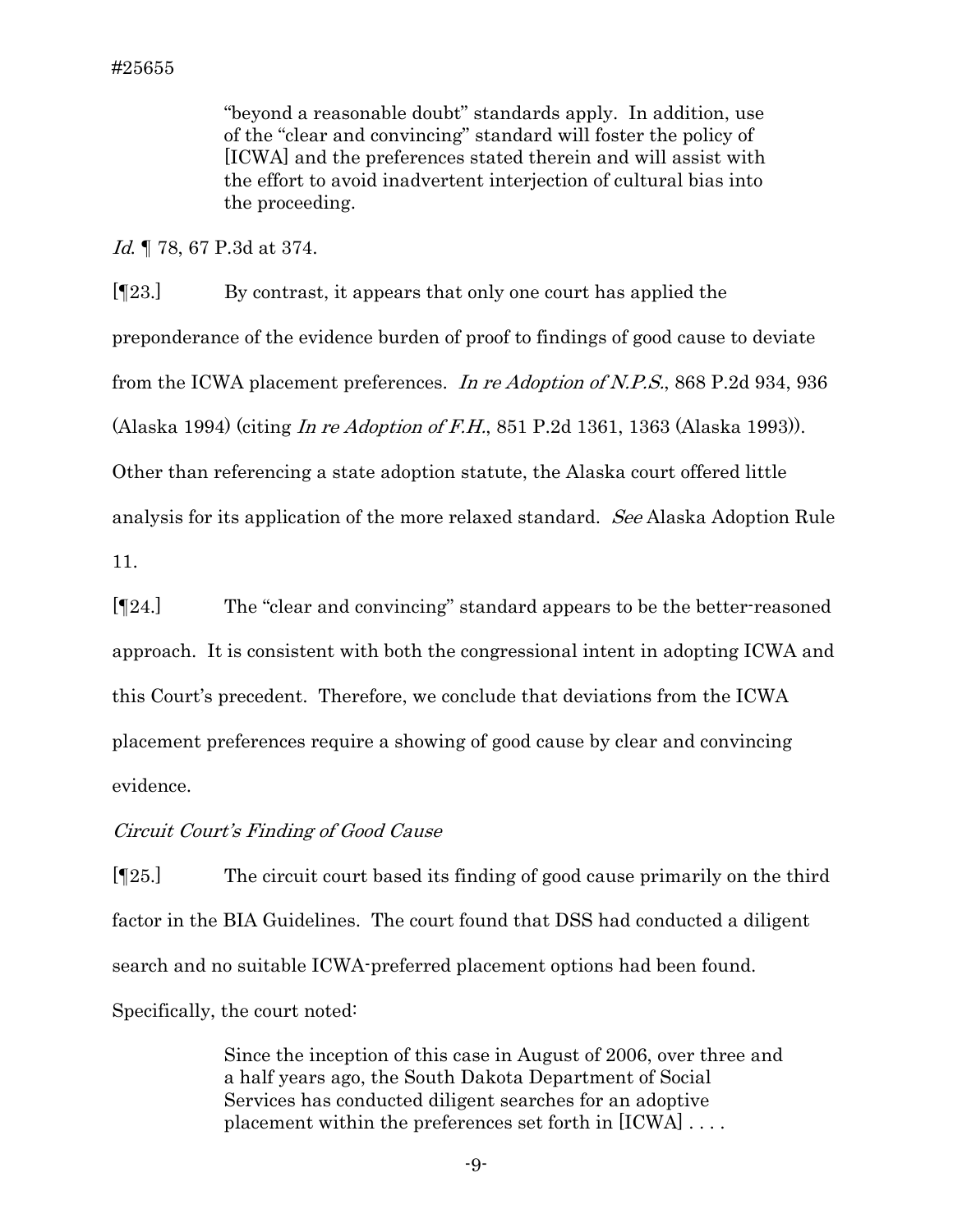[DSS] has made contact with the minor child's tribe and has contacted known members of the child's extended family, as defined by [ICWA], but has been unable to locate a suitable placement for the children within the preference guidelines . . . . The Court finds that placement of the child within the order of preference as set forth in [ICWA] is not available and that good cause exists for placement of the child with an individual or family outside of said order of preferences . . . .

[¶26.] The Tribe argues that the court erred in finding DSS had conducted a diligent search for an ICWA-preferred placement. This finding of fact is reviewed for clear error. In re  $EM$ , 466 N.W.2d 168, 172 (S.D. 1991). This Court must determine "not whether it would have made the same findings the [circuit] court did, but whether the entire evidence leaves a definite and firm conviction that a mistake has been committed." Id.

 $[\![\mathbb{T}27.]\!]$  There is ample evidence in the record to support the circuit court's finding that DSS was diligent in its search. In its findings of fact, the court detailed the many steps taken by DSS in its search for a suitable adoptive placement. These steps included numerous contacts with the Tribe's ICWA representatives, Tribal Social Services, and ONTRAC; investigations into several blood relatives, both maternal and paternal; and, broad searches through the use of statewide and nationwide resources.

[¶28.] The Tribe argues that the DSS search was not diligent because the Department did not conduct a home study on Girlfriend's home. However, the circuit court made a factual determination that a home study was unnecessary. The court found that "DSS has appropriately not ordered a home study for [Girlfriend] because she is the live-in girlfriend of Father . . . whose parental rights were terminated at the disposition phase of the proceedings." The court also noted

-10-